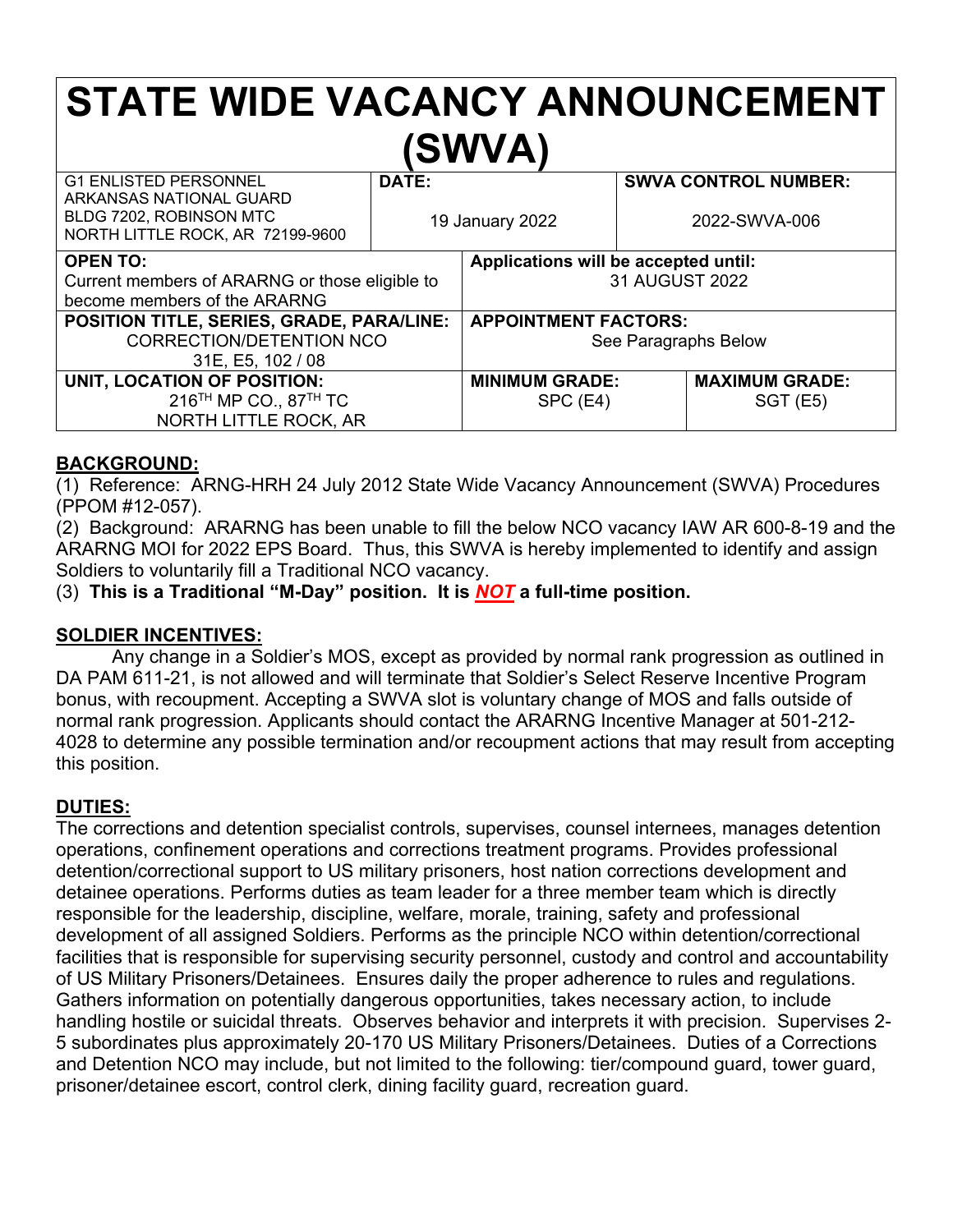## **SPECIFICATIONS:**

The corrections and detention specialist must possess the following qualifications:

(1) A physical demands rating of moderate (Gold).

(2) A physical profile of 222221.

(3) Red/green color discrimination.

(4) Qualifying scores.

(a) A minimum score of 100 in aptitude area ST in Armed Services Vocational aptitude Battery (ASVAB) tests administered prior to 2 January 2002.

(b) A minimum score of 96 in aptitude area ST on ASVAB tests administered on and after 2 January 2002.

(c) A minimum score of 95 in aptitude area ST on ASVAB tests administered on and after 1 Jul 2004.

(d) A minimum OPAT score of Standing Long Jump (LJ) - 0120 cm, seated Power Throw (PT) - 0350 cm, Strength Deadlift (SD) - 0120 lbs., and Interval Aerobic Run (IR) - 0036 shuttles in Physical Demands Category in "Moderate" (Gold).

(5) A security eligibility of SECRET is required for the initial award and to maintain the MOS.

(a) Requirements for a SECRET clearance eligibility is effective 01 August 2010 for all new accessions and reclassifications into MOS 31E.

 (b) Requirement for a SECRET clearance eligibility is effective 01 August 2013 for all Soldiers maintaining MOS 31E who entered service prior to 01 August 2010.

(6) A U.S. citizen.

(a) Requirement to be a U.S. citizen is effective 01 August 2010 for all new accessions into MOS 31E.

 (b) Requirement to be a U.S. citizen is effective 01 August 2013 for all Soldiers holding MOS 31E who entered service prior to 01 August 2010.

(7) No court-martial convictions. No record of any disciplinary action under UCMJ which indicates behavior inconsistent with the high standards of a corrections and detention specialist.

(8) No record of more than 15 days lost under section 972-10-USC, appendix 3, MCM 1068.

(9) No record of civilian convictions other than minor traffic offenses.

(10) No information in Provost Marshal Office, Intelligence Office, Military Personnel Record Jacket (MPRJ) or medical records which would prevent the granting of a security clearance under AR 380-67.

(11) No record of pre-trial intervention or conviction by military or civil court of the following:

(a) Any offense involving force or violence.

(b) Any offense listed under AR 601-210, para 4-22, misdemeanor), or similar offense not listed for which the maximum possible sentence exceeds 4 months of confinement.

(c) Two or more offenses within 5 years prior to the date of enlistment listed under AR 601-210, para 4-21, (minor non-traffic), or similar offense not listed for which the maximum possible sentence is less than 4 months confinement.

(12) Must possess a valid state motor vehicle operator.

(13) Minimum age of 18 at time of entrance on active duty.

(14) NPS applicants enlisting, into ARNG or USAR fro MOS 31E, may enlist at 17 years of age with the Split Training Option (STO) if otherwise qualified. All STO enlistees must have reached their 18th birthday prior to attending Advanced Individual Training (AIT).

(15) All prior MOS 31E Soldiers serving in another MOS for more than 36 months, reclassifying into MOS 31E must request proponent determination.

(16) No medically diagnosed history of alcoholism, psychotic disorders, antisocial behavior, objection to bearing and use of arms when necessary of any behavioral characteristic, which may be considered prejudicial to the reliable performance of a corrections and detention specialist duties.